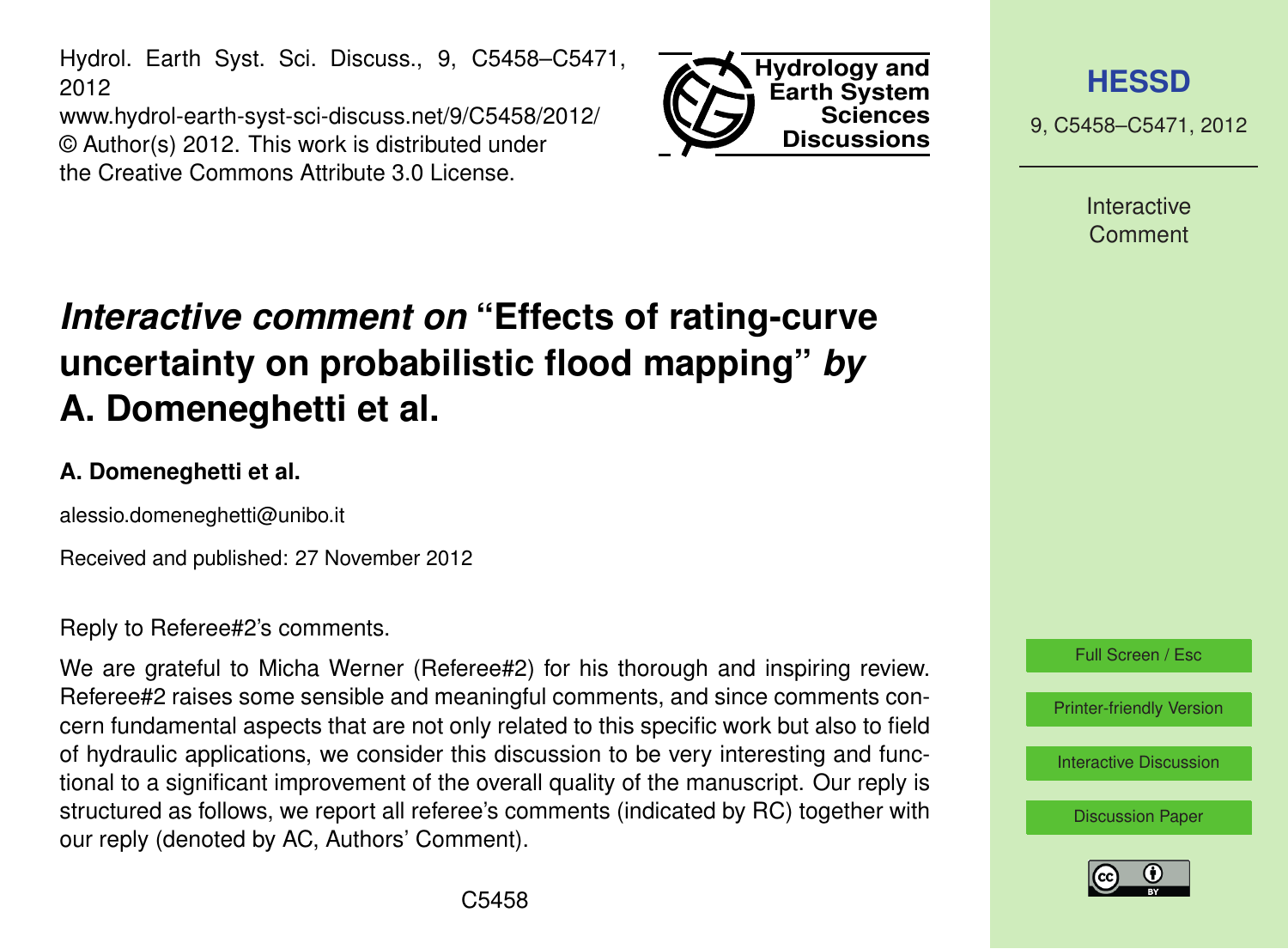RC: My main concern relates to the aspect of the downstream boundary and its influence on the probability of flooding, particularly in the lower part of the reach. This influence is clearly highlighted by Figure 6, where the marked difference between the two rating curves as established using the two different methods presented influences mainly the lower 20-25 km of the reach studies. The authors also discuss this influence in several parts of the paper. That this is the case is of course quite obvious, with the length of this reach of influence being also dependent on the discharge (for a higher discharge it would be expected to be shorter). This raises the question of good modelling practice. In my experience of modelling, it is customary to establish a model domain such that the uncertainty of the downstream boundary lies (well) beyond the domain of interest. In this reach this would imply setting that boundary some 20-25 km further downstream of Cremona. Indeed there may be a constriction in the river at Cremona which would mean that locating the downstream boundary beyond that constriction would mean its influence on the reach under study would be less still. I am, however, unfamiliar with this reach of the Po, so this is only a suggestion. In the analysis the authors choose to ignore parametric uncertainty as its contribution to the overall uncertainty is small. If this is indeed warranted, then there are only two sources of uncertainty left in the analysis if the boundary condition is moved sufficiently downstream. This will greatly simplify the problem. Indeed later it is suggested that the main cause of dike breaching is the overtopping mechanism, rather than piping, thus suggesting that the now complex approach of selecting equi-probable volume/discharge pairs for the 200 year return period event could also be simplified. I do think these issues are very relevant for further discussion. While I value the work presented by the authors, it would seem to me that a large source of the uncertainty as presented is due to model structure, and the choices made in setting up that structure. In my view it could be argued that the structure chosen is not appropriate as many of the results presented are very much dependent on that structure. Indeed if the downstream boundary had been located halfway the current reach, the results for the upstream part would have been quite different. I would ask the authors to reflect carefully on the choices made and

#### **[HESSD](http://www.hydrol-earth-syst-sci-discuss.net)**

9, C5458–C5471, 2012

Interactive Comment

Full Screen / Esc

[Printer-friendly Version](http://www.hydrol-earth-syst-sci-discuss.net/9/C5458/2012/hessd-9-C5458-2012-print.pdf)

[Interactive Discussion](http://www.hydrol-earth-syst-sci-discuss.net/9/9809/2012/hessd-9-9809-2012-discussion.html)

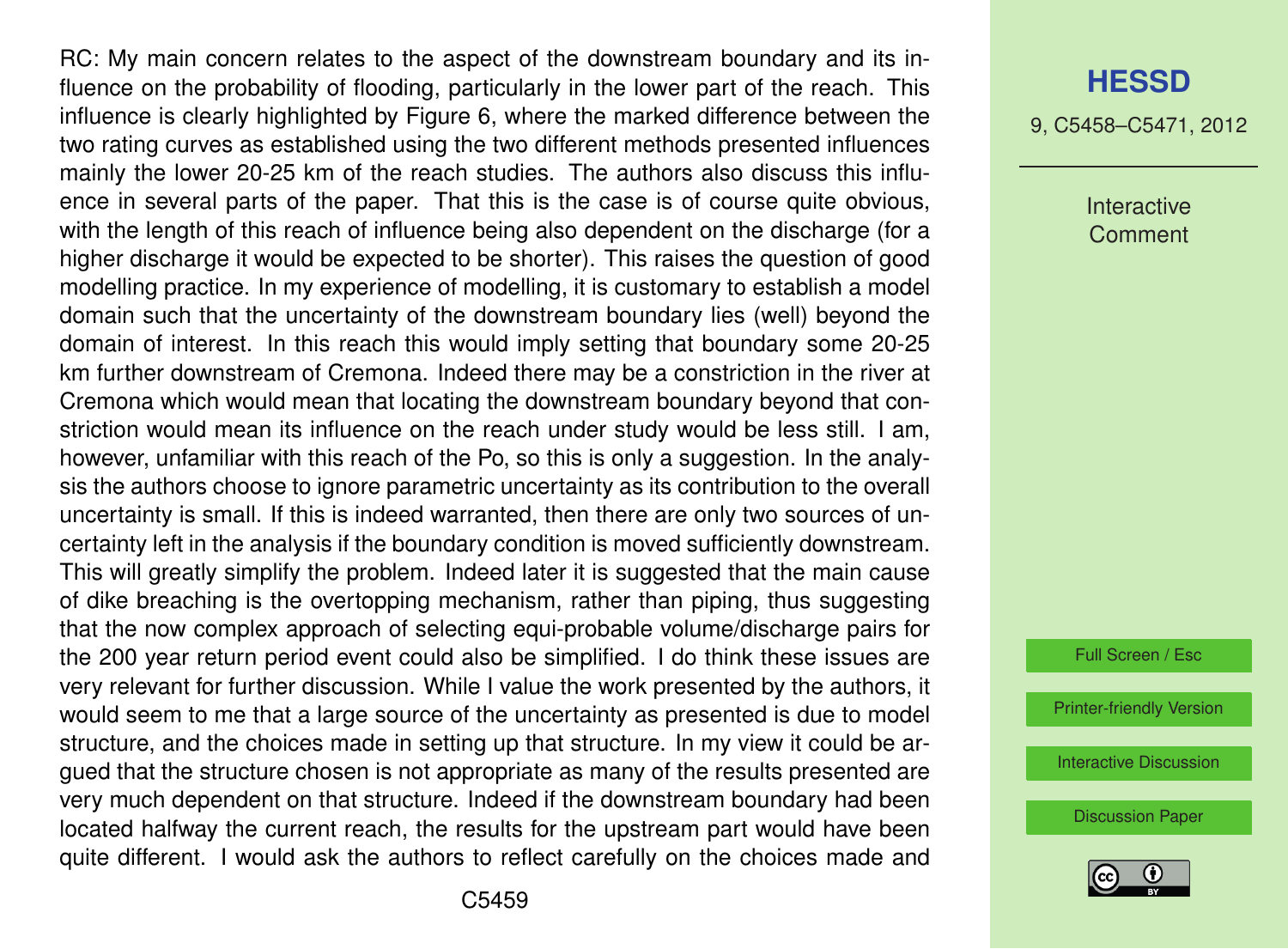add these to the discussion. While I agree that the discussion with the decision maker is responsible for making the actual decisions, it is the responsibility of the hydrologist to present results based on an appropriate model structure.

AR: In this comment Referee#2 raises some major comments that, for the sake of brevity, can be summarized into two points: i) the opportunity to extend the hydraulic model downstream the Cremona section; ii) the suitability of the model structure chosen for the main aim of our work. Concerning the point i), we certainly agree with Referee#2 when he highlights the existence of a good modeling practice which suggests (one should probably add "when possible") to set the downstream boundary condition well beyond the domain of interest to reduce its influence. However, this is the very focus of our manuscript. Being aware of the influence of the downstream boundary condition in subcritical flow conditions, we are exactly interested in better understanding and possibly quantifying the effect of the uncertainty in the downstream boundary condition on the evaluation of dike breaches and flood probabilities, uncertainty that is seldom considered in practical applications. Since the effects of rating-curve uncertainty on flood hazard mapping is in fact the main goal of our investigation, we deliberately referred to a case in which we set the boundary condition at the downstream end of the considered river reach. Also, concerning this point we would like to stress a couple of aspects, which we deem to be not marginal: 1) our analysis is not the outcome of a commissioned research work, to be used by decision-makers of a given public body, quite the opposite, it is an analysis designed and performed specifically to address a particular issue (i.e. effects of rating-curve uncertainty) , which we consider to be still relevant and open and was recently addresses by other Authors in different contexts (e.g. Pappenberger et al., 2006, referring to a 1D-hydraulic model); 2) setting the downstream boundary condition beyond the influence point does not answer to our science question (philosophical issue), and, more importantly, is not always viable or applicable in the real world (practical issue). For example, what if the modeler cannot set the downstream condition far enough due to lack of data? Perhaps, under such circumstances, s/he would like to know if and how the uncertainty in the downstream

#### **[HESSD](http://www.hydrol-earth-syst-sci-discuss.net)**

9, C5458–C5471, 2012

Interactive **Comment** 

Full Screen / Esc

[Printer-friendly Version](http://www.hydrol-earth-syst-sci-discuss.net/9/C5458/2012/hessd-9-C5458-2012-print.pdf)

[Interactive Discussion](http://www.hydrol-earth-syst-sci-discuss.net/9/9809/2012/hessd-9-9809-2012-discussion.html)

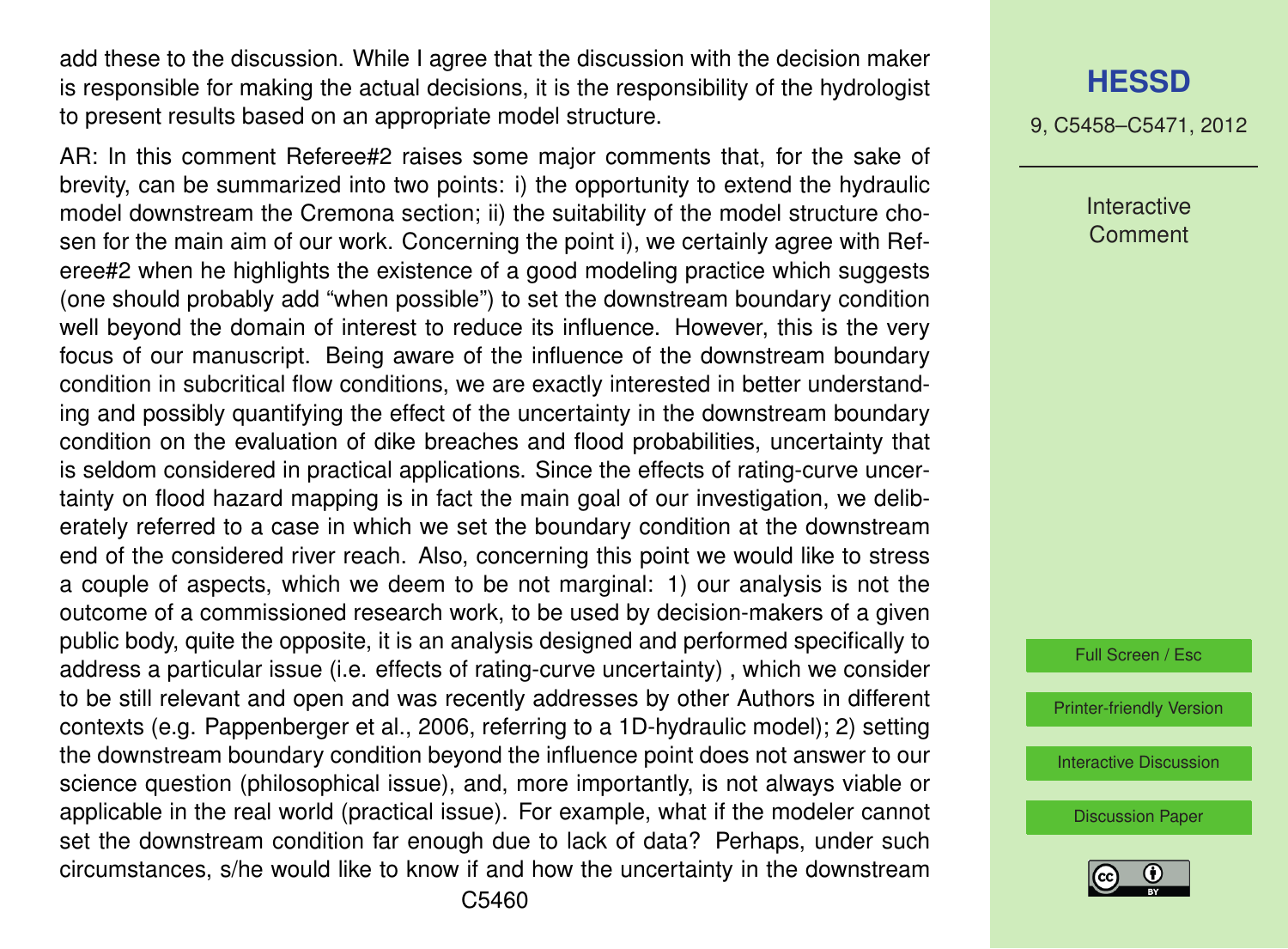boundary condition impacts his/her computations. Furthermore, the application of a "back of an envelope calculation" for the estimation of backwater effect could (largely) underestimate the effects of such an uncertainty. Considering our case study and referring for example to Samuels (1989) for a rough estimation of the backwater effect, it is possible to evaluate the order of magnitude of the backwater length, obtaining a value of about ∼13km, which is half of the distance where we experienced significant impact of the uncertainty on the downstream boundary condition (i.e. 25-35 km). As a matter of fact, the upstream influence length of the rating curve uncertainty, 25-35km, is a result of our analysis and it was not expected nor retrievable from "back of an envelope calculations". In conclusion, since the point raised by Referee#2 is, in general, absolutely appropriate, we will revise the manuscript highlighting this point and discussing it in detail. Concerning point ii), the reason why we adopt a bivariate approach for flood estimation is that we do not know, before the application, what could be the main cause of dike breaching. We are not suggesting as a starting hypothesis that all breaches are due to overtopping since this observation comes from the results of the investigation. As a matter of fact in this area some piping phenomena have being experienced in the past and could not be excluded a priori. In this condition the shape of the flood event and the duration time of high water level into the river could strongly influence dike-breaching mechanisms, activating piping or micro-instability phenomenon which may be not observed for high peak and low volume event. Furthermore, even in the case that all dike breaches are due to overtopping the shape of the flood event and its overall flood volume could influence the amount overflowed, and consequently the floodable area. Nevertheless, a further clarification on that point will be added to the manuscript.

RC: Another question that should be addressed is that the probabilistic flood maps presented are in my mind marginal probabilities, as these present the probabilities of inundation, given uncertainty, for the 200 year return period event. The real probability of flooding would need to be derived by assessing the different return periods, each with their uncertainty. This would reveal that the probability of inundation of in partic-

#### **[HESSD](http://www.hydrol-earth-syst-sci-discuss.net)**

9, C5458–C5471, 2012

Interactive Comment

Full Screen / Esc

[Printer-friendly Version](http://www.hydrol-earth-syst-sci-discuss.net/9/C5458/2012/hessd-9-C5458-2012-print.pdf)

[Interactive Discussion](http://www.hydrol-earth-syst-sci-discuss.net/9/9809/2012/hessd-9-9809-2012-discussion.html)

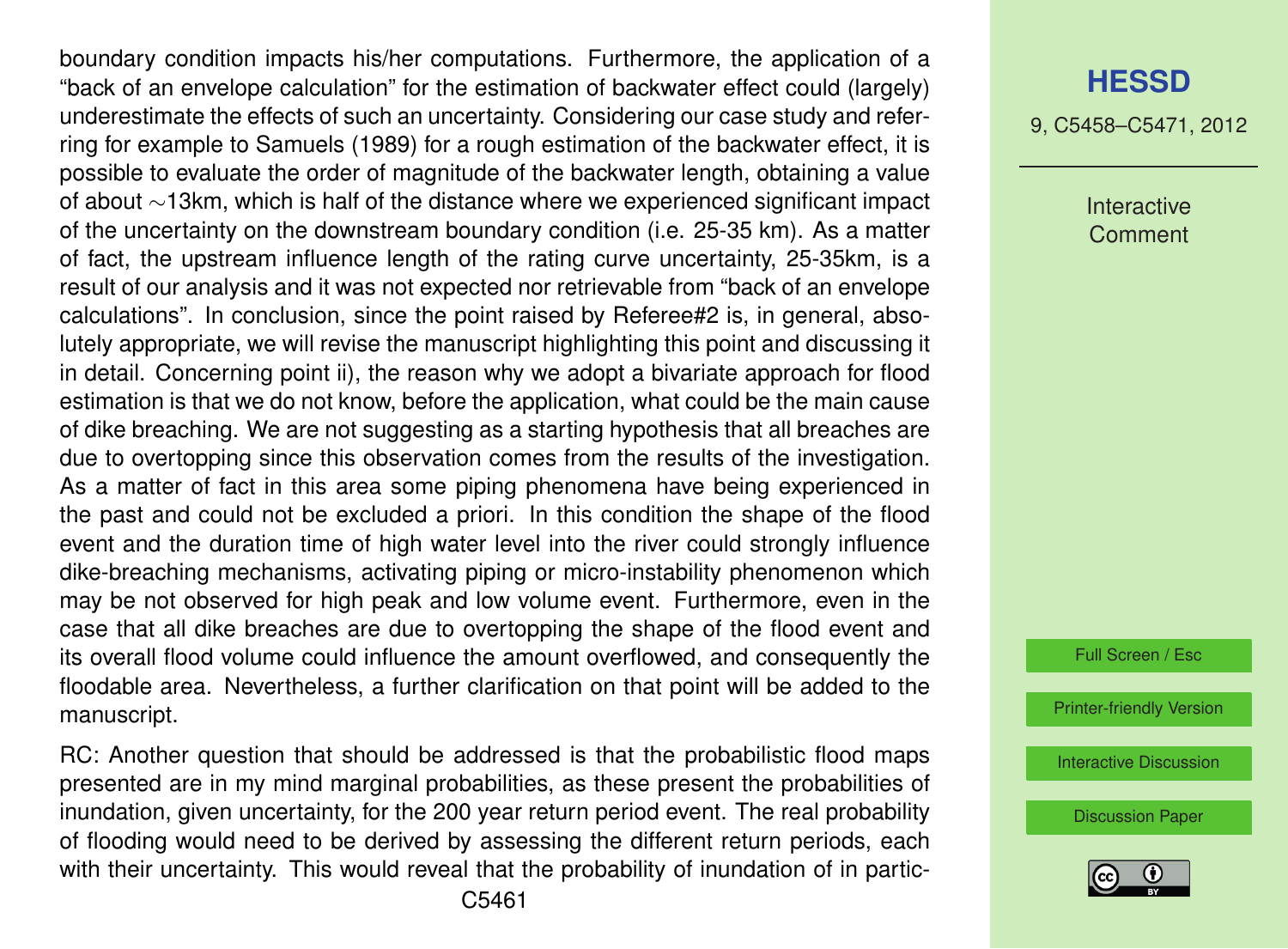ular the area on the right bank in the lower part of the study is quite a bit higher than 0.005, as found from the joint probability of return periods and uncertainty. This raises the question on how this information is then communicated to the decision maker, who as suggested will need to make the decision (rather than the hydrologist). Currently the authors suggest that results such as those presented will provide adequate information to the decision maker in making an informed decision, and thereby reduce as suggested the danger posed by making decisions on a deterministic map only. It would be a benefit to the paper if this discussion could be explored further – in particular the question on how "realistic" the uncertainties presented are (i.e. do these represent the true uncertainty, or could these be biased depending on the decisions made by the modeller). Related to this last point, the authors often mention that there is an over-prediction or an under-prediction of the uncertainties. I am not sure how this conclusion is reached, I agree with the statements that calibration of such inundation models is difficult (if not impossible as suggested), but would argue that this holds also for the estimation/calibration of the uncertainty. Over prediction and under prediction suggests that this can be evaluated against some "observation", which clearly here is not the case. I would suggest rephrasing these discussions, and instead use terms such as lower or higher estimation.

AR: We identify two (very sensible) main points in this comment. Concerning the first one, the reviewer argued that if all return periods (the whole risk curve) are considered, the probability of inundation becomes higher than the what obtained in our study for a 200-year event. This is of course true. But the decisions on the flood protection and precaution are often made for a certain standard of protection related to a certain return period, e.g. a 200-year event is considered by the Po River Basin Authority along the River Po (i.e. 100-year in Germany). Here actually comes the value of the probabilistic representation of the inundation maps considered in the work. Of course, we acknowledge the point of the reviewer, we will further discuss the issue of the marginal probability on the revised version, but still stress the value of the probabilistic representation of the inundation maps for individual return periods. Relative

#### **[HESSD](http://www.hydrol-earth-syst-sci-discuss.net)**

9, C5458–C5471, 2012

Interactive **Comment** 

Full Screen / Esc

[Printer-friendly Version](http://www.hydrol-earth-syst-sci-discuss.net/9/C5458/2012/hessd-9-C5458-2012-print.pdf)

[Interactive Discussion](http://www.hydrol-earth-syst-sci-discuss.net/9/9809/2012/hessd-9-9809-2012-discussion.html)

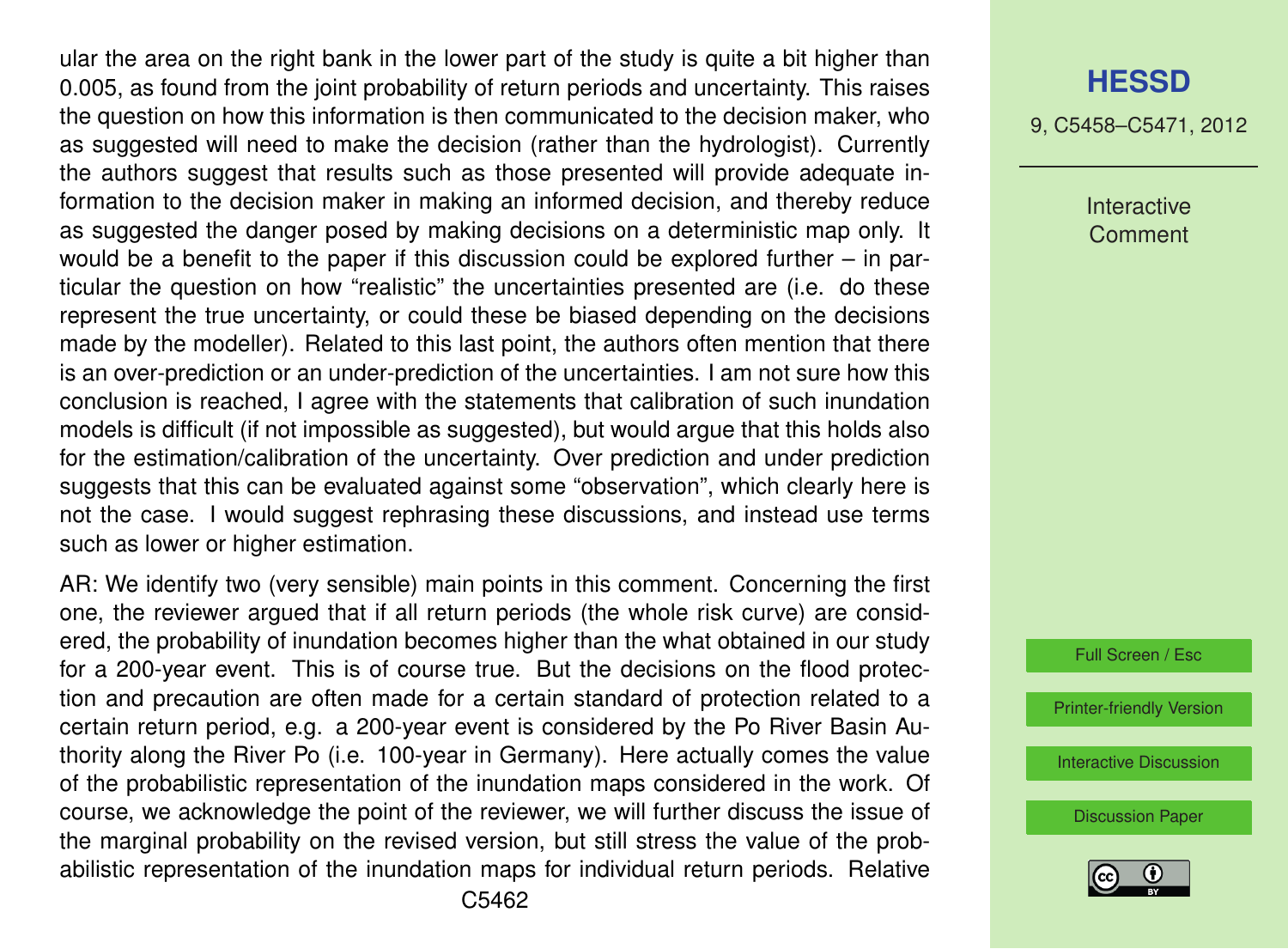to the use of terms over- and under-prediction (second point), the reason comes from what we defined in the manuscript as the true or reference normal rating-curve (blue thick line on Figure 3), obtained at Cremona river cross-section from the compound of unsteady stage-discharge pairs (grey dots). These grey dots represent all stagedischarge points simulated by means of a quasi-2D model of the River Po, which was first calibrated for a specific flood event and then considered able to reproduce the hydraulic condition at the Cremona cross-section and applied for the simulation of 10 well known historical flood events. Grey dots represent the compound of discharge-level pairs simulated at Cremona gauge by means of the calibrated quasi 2D model which were used to construct synthetic rating-curves (concerning this point and the following specific remark please refer to Domeneghetti et al., 2012 for further details). If the blue curve on Figure 3 could be considered as the reference normal rating-curve, left panel of Figure 3 clearly emphasize the non-negligible overestimation induced by a traditional approach. However, the comment of the reviewer may result from a lack of clarity of the manuscript, therefore we acknowledge his suggestion. The discussion concerning the flood probability will be rephrased following Referee#2 comments.

RC: p9810.4: in the case; p9811.17: this concept, highlighting; p9812.22: especially if used for p9812.25-28: In naming the sources of uncertainty epistemic uncertainties are considered as being due to an imperfect knowledge of the system. In literature model uncertainty (structural/parametric) are sometimes defined as separate from epistemic. The reasoning is that these are not necessarily due to a lack of understanding of the phenomenon, but are a result of choices in modeling approach (e.g. 1D instead of 2D), model structure and parameters. Here these are included (as defined in table 2) as a part of epistemic. I am fine with leaving the definition as it is here – but would suggest to be more explicit in the text that in this paper epistemic uncertainty includes model structure and parameters. This will also improve the link also to the next paragraph.

AR: Specific comments will be incorporated in the manuscript, while the issue raised about epistemic uncertainty will be further explained.

## **[HESSD](http://www.hydrol-earth-syst-sci-discuss.net)**

9, C5458–C5471, 2012

Interactive Comment

Full Screen / Esc

[Printer-friendly Version](http://www.hydrol-earth-syst-sci-discuss.net/9/C5458/2012/hessd-9-C5458-2012-print.pdf)

[Interactive Discussion](http://www.hydrol-earth-syst-sci-discuss.net/9/9809/2012/hessd-9-9809-2012-discussion.html)

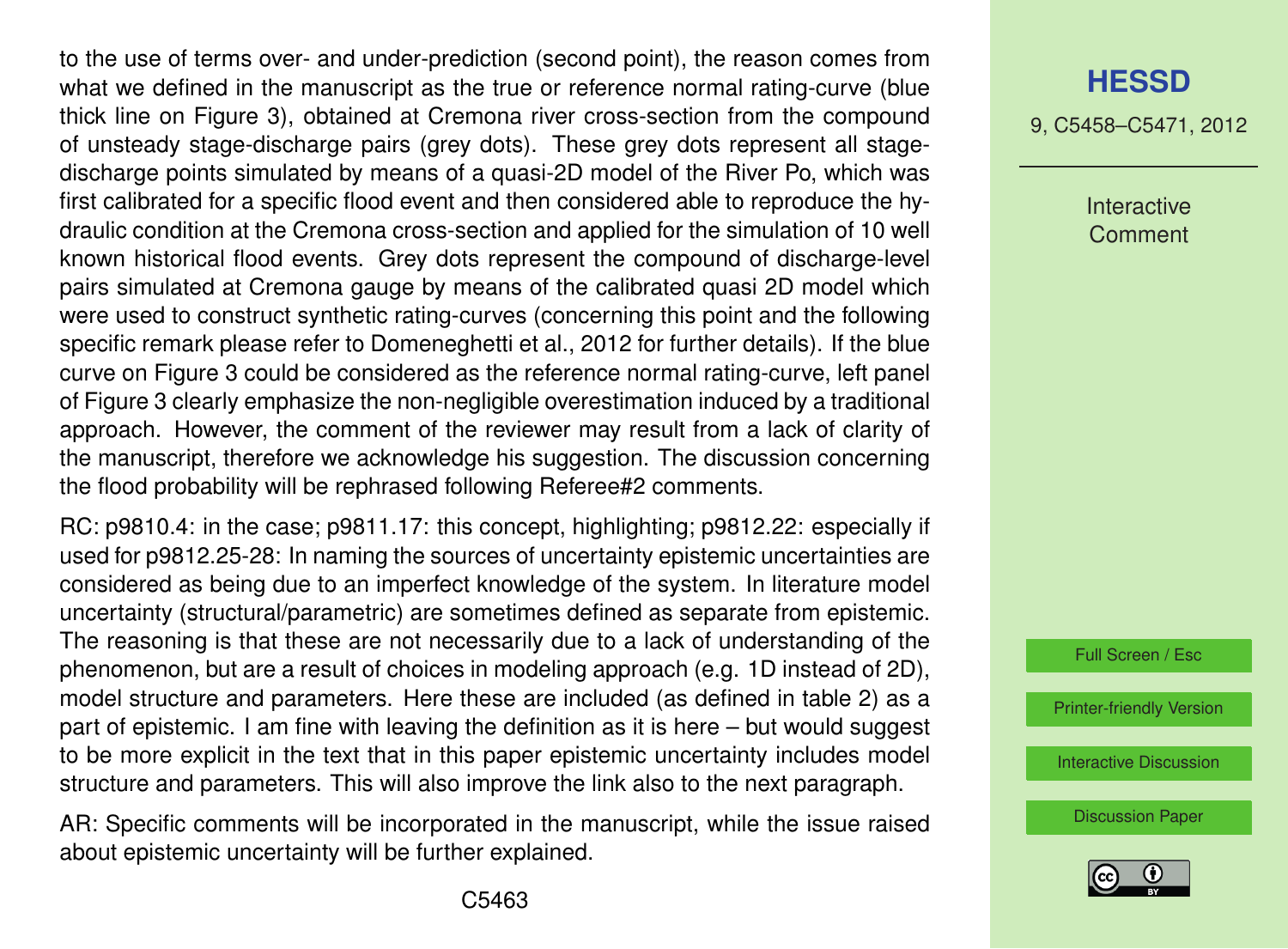RC: P9813.24 of uncertainty; P9814.10: Chains of models that describe; P9814.12: uncertainties that are summarized; P9814:13: Table 1, starting; P9814.16: uncertainty reduction that can be achieved by adopting additional information or a different procedure. P9814.17: remove "several"; P9814.18: change bold to italic (there is no bold text in the table); P9815.4: into the flood-prone area; P9815.5: The IHAM model; P9816.14 by adopting; P9816.23: termed the traditional and the constrained approach respectively, and quantifying.

AR: The text will be adjusted according to these suggestions.

RC: P9816.24-27: The approach taken in fitting the rating curves seems to raise several questions, which are to my mind quite fundamental. I think this section needs to be elaborated and made clearer. As I understand it, the maximum rated discharge at Cremona is in the order of 6000 m3/s. The rating curve for higher discharges is then based on extrapolation. This is in part done through the use of a 1D model of the reach as represented by the grey dots. The first question then is how representative such a 1D model is in extrapolating the rating curve. There are several examples in literature of 1D models underestimating stages due to an underestimation of the turbulent losses for overbank flows (see e.g. Werner and Lambert, 2007). Also there is a clear hysteresis effect in the results of the 1D model that is not considered in the rating curve formulation that is used (such a hysteresis is clearly expected in this quite flat reach). When looking at the fit of the rating curve (in particular that of the constrained approach, it would seem that more than 10% of the grey dots fall outside the 90% uncertainty bounds – which would suggest an underestimation of the uncertainty. I guess the actual ratings are not available, as this would shed a little more light on the true uncertainty in the curve. To my mind what we see here is the uncertainty due to the fit of stage-discharge pairs generated by a 1D model, which itself is an extrapolation. Does that model consider parametric uncertainty? Where is the downstream boundary? If this boundary is well downstream of Cremona, then would it not make sense to continue the model on to there – and not induce uncertainty by fitting a rating curve to **[HESSD](http://www.hydrol-earth-syst-sci-discuss.net)**

9, C5458–C5471, 2012

Interactive **Comment** 

Full Screen / Esc

[Printer-friendly Version](http://www.hydrol-earth-syst-sci-discuss.net/9/C5458/2012/hessd-9-C5458-2012-print.pdf)

[Interactive Discussion](http://www.hydrol-earth-syst-sci-discuss.net/9/9809/2012/hessd-9-9809-2012-discussion.html)

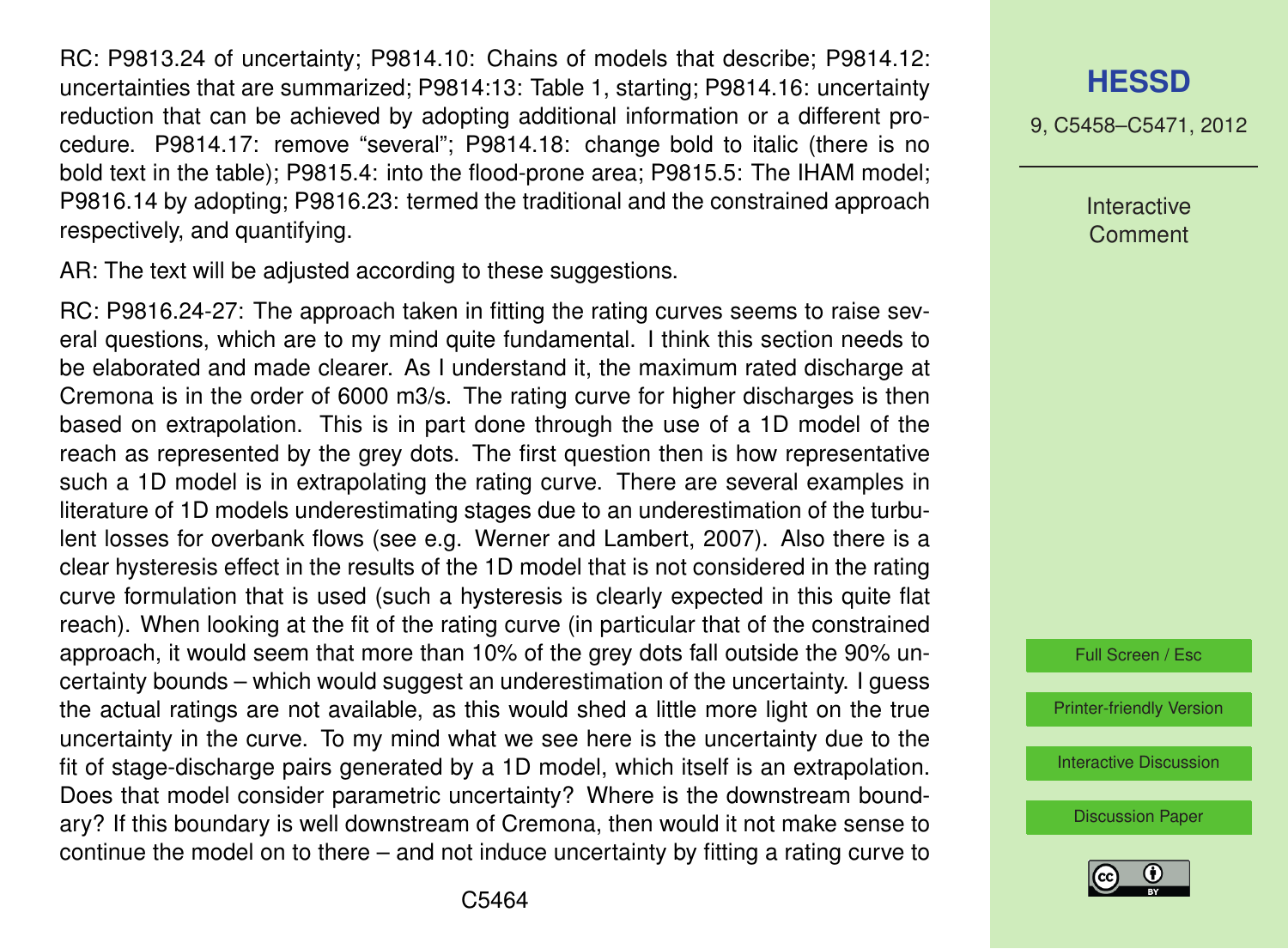the simulation results at Cremona? What is the bank-full discharge, and has the rating curve as commonly done been divided into at least two sections to reflect in bank and out of bank conditions? In short there are many questions that need to be addressed to my mind on the representation of uncertainty in the rating curve, which as discussed later is of key importance to the authors.

AR: The description of methodologies adopted for rating-curve construction cover a fundamental role in this analysis and their understanding is important for the overall meaning of the work. Arguments raised by the reviewer are indubitably associated with a lack of clarity of the original manuscript and we agree with Referee#2 when he asks for a revision of this section. Our study, when it comes to rating-curve estimation methodologies and quantification of rating-curves uncertainty heavily relies on Domeneghetti et al. (2012). Even though it is obviously not possible to include a comprehensive and detailed explanation of this work in our manuscript , we will provide more information, making these elements clearer and the manuscript more selfcontained and self-explanatory. Concerning specifics reviewer's comments, grey dots on Figure 3 represent all discharge-stage pairs reproduced by a quasi-2D calibrated model that has Cremona as an internal cross-section (downstream boundary condition in this model is imposed at ∼300 km downstream) simulating 10 historical flood event (see also previous comment). These points (grey dots) are then used in order to mimic several synthetic field-measurements campaigns for rating-curve construction. Each synthetic campaign (made of 15 discharge-stage pairs up to 6000 m3/s) was used in order to fit a rating-curve by adopting two different methodology: traditional and constrained approach. Traditional approach consists on a simple fitting of a power law equation to the set of data, while the Constrained approach try to reduce the extrapolation error by means of only one additional point. This additional stage-discharge pair is estimated by means of a simple 1D steady-state model (different from the quasi-2D model) that also uses Cremona as an internal cross-section. This second model is calibrated referring to the maximum measured pair and is then used to estimate the maximum discharge capacity at the Cremona section. This additional point is then

## **[HESSD](http://www.hydrol-earth-syst-sci-discuss.net)**

9, C5458–C5471, 2012

Interactive **Comment** 

Full Screen / Esc

[Printer-friendly Version](http://www.hydrol-earth-syst-sci-discuss.net/9/C5458/2012/hessd-9-C5458-2012-print.pdf)

[Interactive Discussion](http://www.hydrol-earth-syst-sci-discuss.net/9/9809/2012/hessd-9-9809-2012-discussion.html)

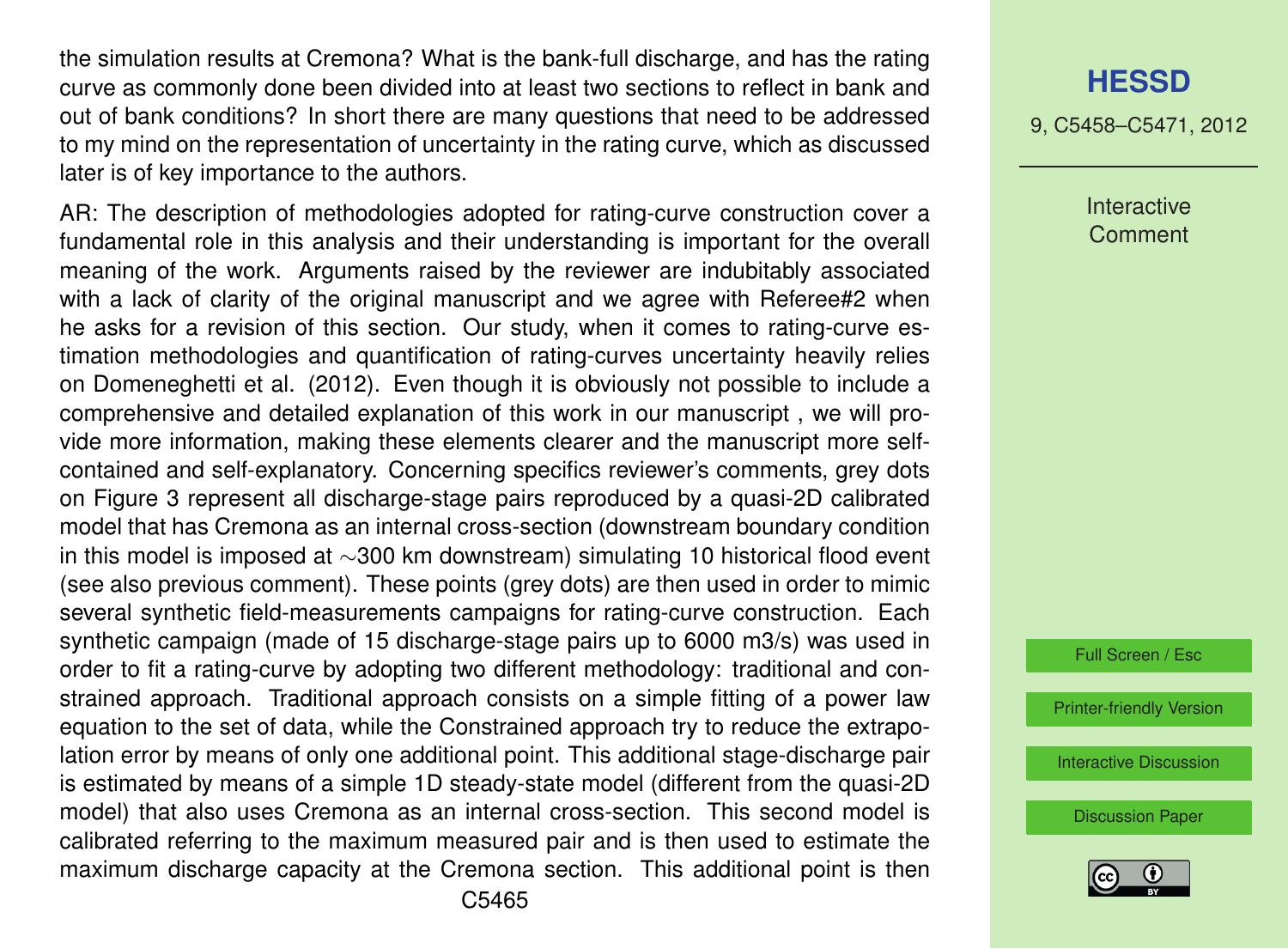used in order to reduce the extrapolation error by forcing the rating-curve trough it. The reduced bias ensured by the constrained approach is clearly evident in Figure 3, right panel, where the uncertainty range is limited and rating-curves are close to the reference on (blue line).

RC: P9817.7: By means of a one-dimensional; P9818.19: may appreciably alter the; P9819.25-27: I would like the authors to be more explicit on how the distributions of the breach parameters were sampled. It would seem logical (but perhaps data shows this to be otherwise) that the parameters such as the breach width depend on the magnitude of the overtopping (which is stated as being the primary cause of failure). This in turn depends on the event magnitude. Has this been taken into account in the sampling strategy? Also, if there is such dependence, then does it make sense to truncate the distribution, given that the observed events in 1994 and 2000 are as stated to be in the order of 50 year return period, quite a bit lower than the 200 year return period in the estimation.

AR: The reviewer raises a good point highlighting the dependence between breach width and overtopping magnitude that could be observed in reality. However, the current model version does not included this relation on the breaching dynamic estimation and this imply that every time a dike failure occur, the IHAM model randomly define the final maximum width of the breach, sampling the log-normal distribution fitted over the range of observed breaches. Considering this aspect would be interesting and could represent a further step on flood probability analysis. This aspect will be discussed and clarify on the revised manuscript.

RC: P9820.3: The breach; P9820.4: follow a normal; P9821.1-4: The volume considered here is in the 30 days around the flood peak. It may be good to reflect on the typical duration of an event in the Po in this reach. Is this sufficient? For some rivers this may not be the case. It may be useful to the reader to provide just a little insight into how the assessment was made that 30 days would suffice.

## **[HESSD](http://www.hydrol-earth-syst-sci-discuss.net)**

9, C5458–C5471, 2012

Interactive Comment

Full Screen / Esc

[Printer-friendly Version](http://www.hydrol-earth-syst-sci-discuss.net/9/C5458/2012/hessd-9-C5458-2012-print.pdf)

[Interactive Discussion](http://www.hydrol-earth-syst-sci-discuss.net/9/9809/2012/hessd-9-9809-2012-discussion.html)

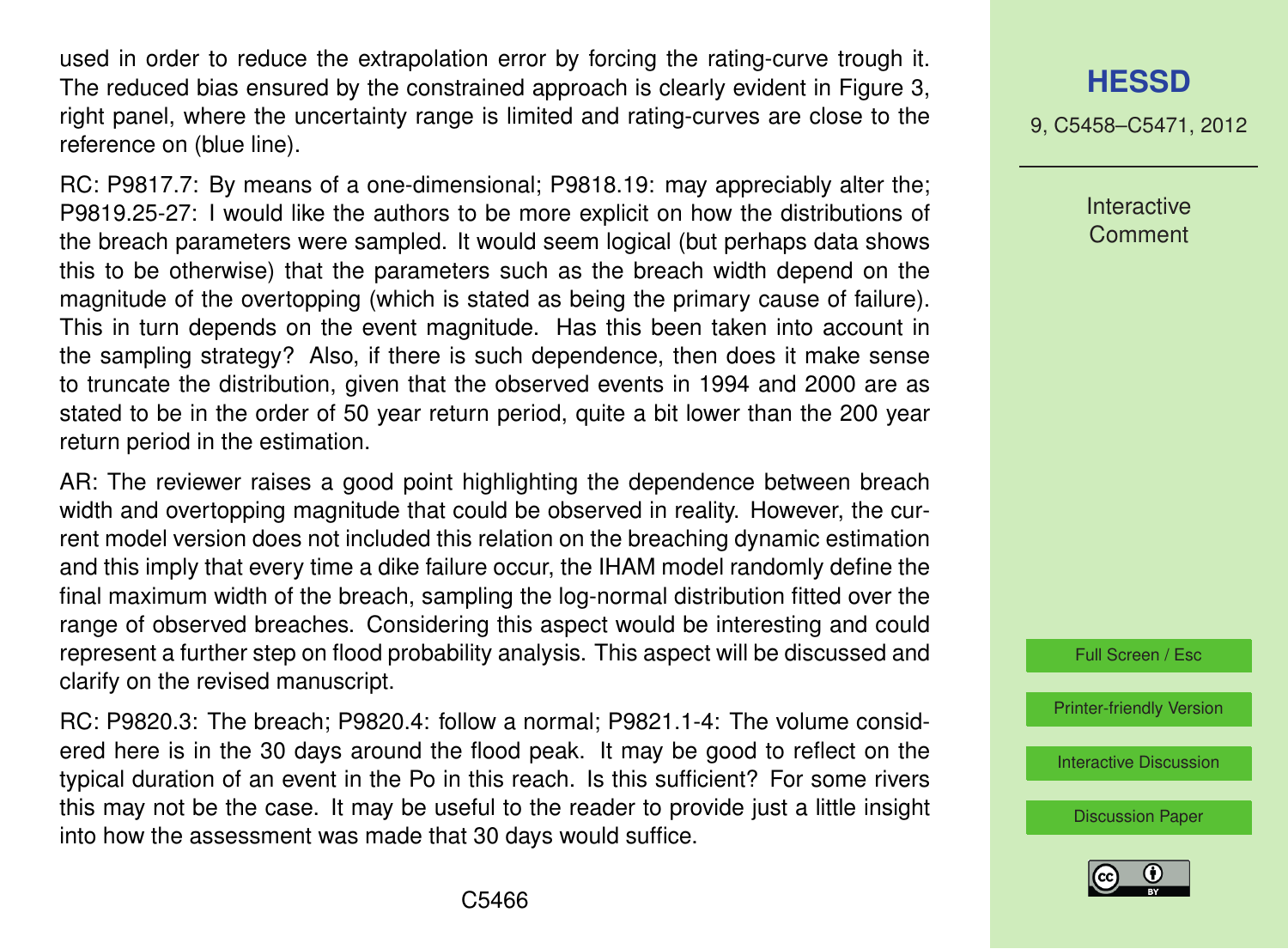AR: The reviewer raises a good point. The time window of 30 days around the flood peak was selected as a result of the analysis of the series of annual maximum flood events observed along the Po River at the gauge at Piacenza. This time-span ensures the complete description of every flood wave (major events occurred on 1951 and 2000 are entirely described). Obviously, this time interval should not be considered as a standard duration but have to be defined for every case study in relation to the hydrological characteristics of the river basin. This discussion will be included in the manuscript.

RC: P9822.5: red dots; P9822.11: the gauge at Cremona – or – the Cremona gauge; P9822.16: the median; P9822.18: the constrained; P9822.20-22: More insight in the sampling of the RandomT rating curves may be useful. It is suggested that curves are sampled only within the 90% bounds. I am not sure I understand this. I would assume that the distribution was sampled, which would imply that some 90% of the curves sampled would fall within the 90% bounds. I would like the authors to clarify this, or if required rephrase.

AR: Reviewer is right, during the Monte Carlo simulation curves are sampled between the 90% bounds of uncertainty reported in Figure 3 (left panel for the Traditional approach, right panel for the Constrained approach). The revised manuscript will better clarify this aspect.

RC: P9824.10-12: That the area is flooded in the traditional approach is a direct result of the difference of the (extrapolated) rating curve – stages in the traditional rating curve are quite a bit higher – thus exacerbating overtopping. It may be good to add that this could have been expected.

AR: we agree with the referee and we will add his suggestions.

RC: P9825.2: I would suggest removing the word "remarkable" – as this distance is exactly what would be expected. A simple analysis of the backwater length using a "back of an envelope calculation" would likely suggest the order of magnitude.

9, C5458–C5471, 2012

Interactive **Comment** 



[Printer-friendly Version](http://www.hydrol-earth-syst-sci-discuss.net/9/C5458/2012/hessd-9-C5458-2012-print.pdf)

[Interactive Discussion](http://www.hydrol-earth-syst-sci-discuss.net/9/9809/2012/hessd-9-9809-2012-discussion.html)

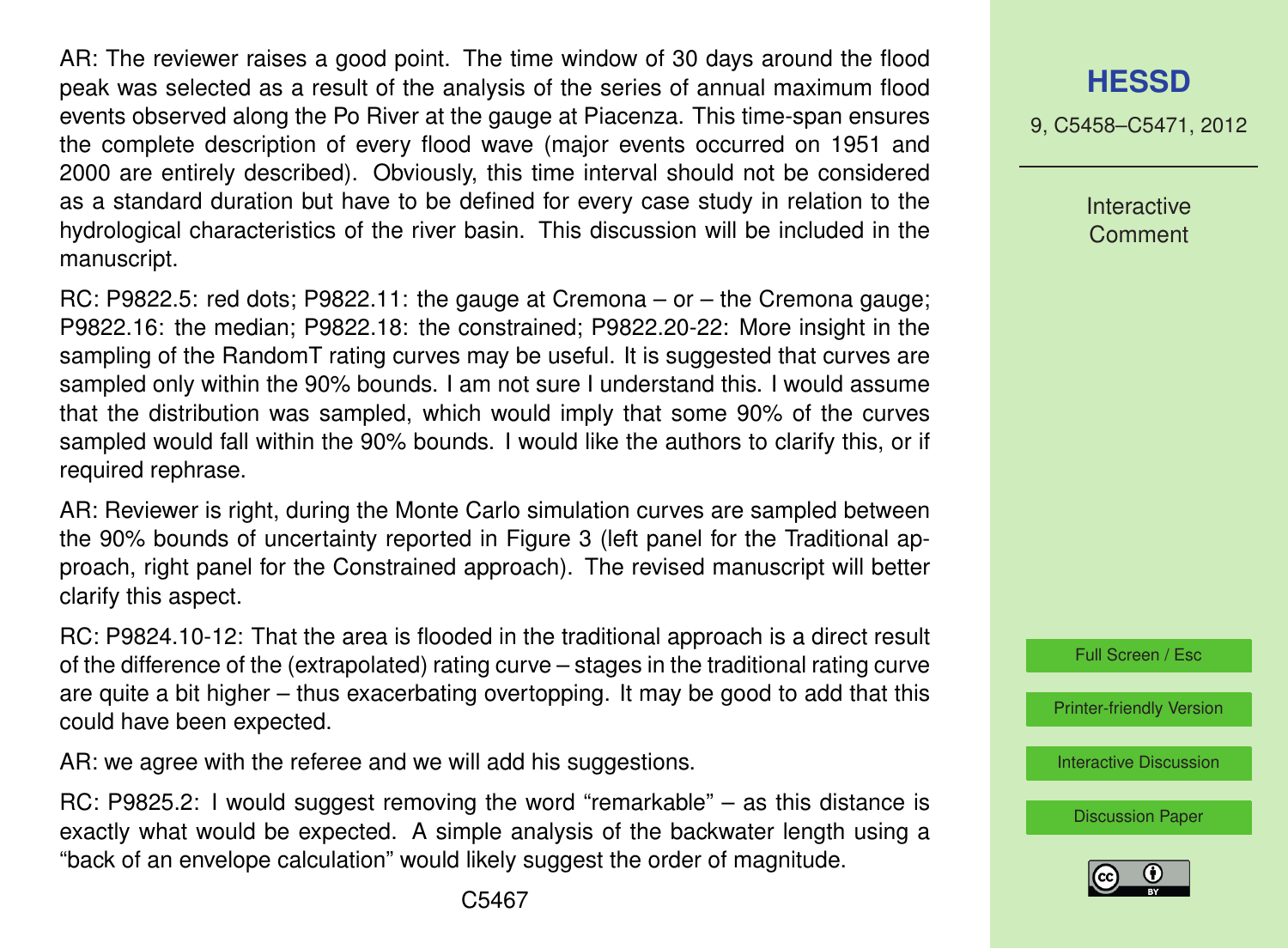AR: please see Authors' comment at the beginning.

RC: P9825.21: that this result could also be partly associated with; P9825.26: when performing real-time

AC: adjusted

RC: P9826.3: It is suggested that the hydraulic behavior of the constrained rating curve is better than that of the traditional. To be honest, I am not entirely sure I agreed with that – as it depends on how well the extrapolated 1D model represents the true rating curve which is unknown (see also general discussion). Please rephrase in the light of the discussion that is to be added on the rating curve in response to comments in the general section.

AC: The series of analyses carried out clearly shows how the constrained curve is better than the traditional one (see also Domeneghetti et al., 2012), ensuring a better estimation of the real hydraulic conditions represented in our case by means of blue line and grey dots on Figure 3. Probably this comment originates from a lack of clarity of the manuscript in the description of the two methodologies (see discussion before). We will better clarify this point.

RC: P9826.13-20: The differences between the two maps in figure-10 are to my mind quite limited. The downstream end sees little flooding – except for the lower right bank area that is flooded in all scenarios. Differences in the upstream end are limited to some small areas on the upper left bank. This is again logical given that the difference between the two is mainly the downstream boundary. The variability does not overtop the lower left bank dikes (in 100% of the runs), it overtops the right bank (in 100% of the runs), and the upstream is mainly influenced by the scenarios – which are the same in both cases. In short – I am not so sure this figure and discussion contribute all that much.

AR: The clarity of the figure is questioned also by Reviewer#1. We will revise the figure

**[HESSD](http://www.hydrol-earth-syst-sci-discuss.net)**

9, C5458–C5471, 2012

**Interactive Comment** 

Full Screen / Esc

[Printer-friendly Version](http://www.hydrol-earth-syst-sci-discuss.net/9/C5458/2012/hessd-9-C5458-2012-print.pdf)

[Interactive Discussion](http://www.hydrol-earth-syst-sci-discuss.net/9/9809/2012/hessd-9-9809-2012-discussion.html)

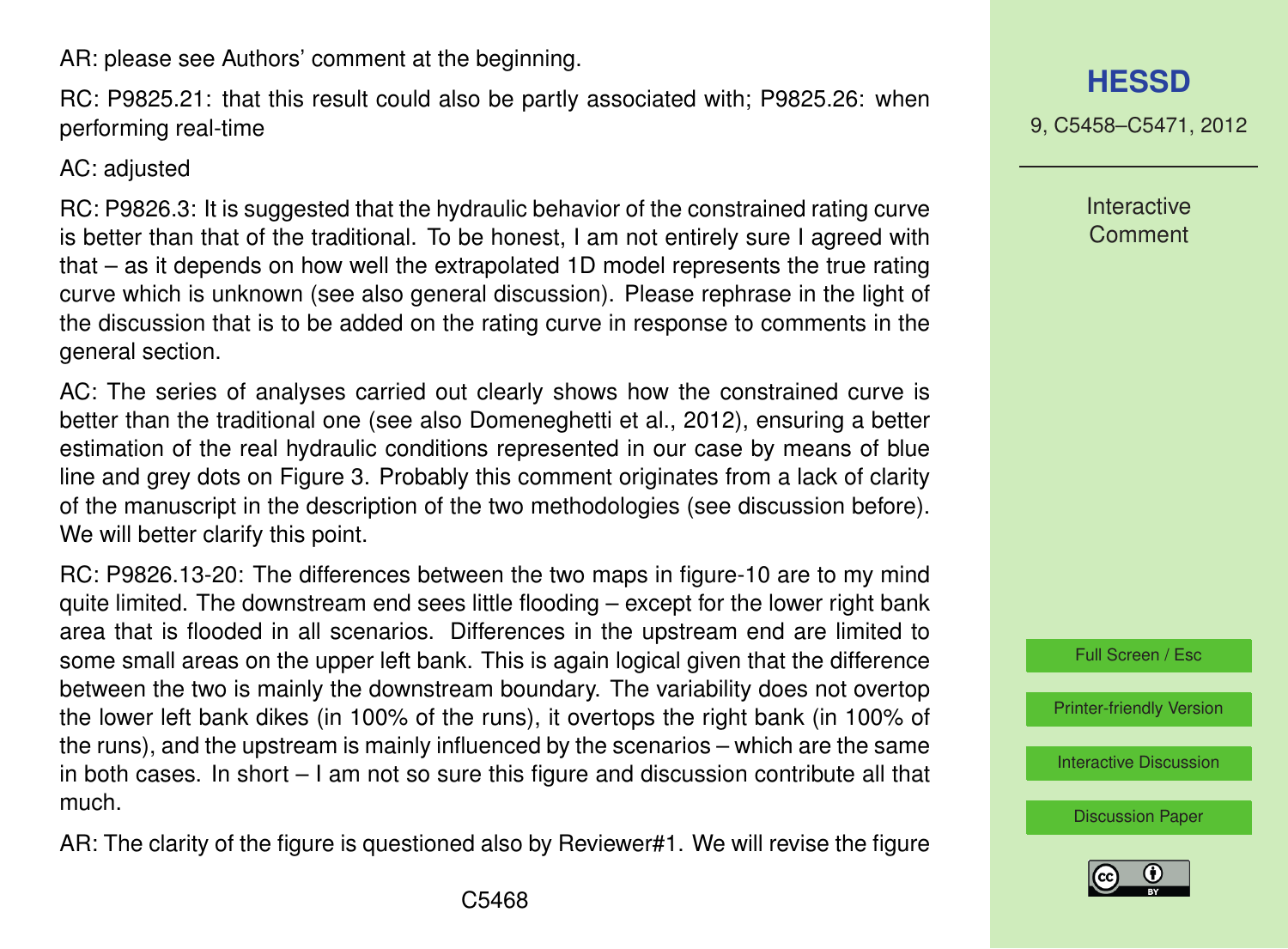using colors (instead of black and grey) to better highlight differences, and we will use zoom-in panels with independent scale-bars to better show that the differences in terms of floodable area are far from being small. In our opinion the figure is functional to the discussion of effects of rating curve uncertainty and use of deterministic/probabilistic maps. We will revise it as described, but we are also open to drop the figure is the Associate Editor recommend us doing so.

RC: P9826.21: upstream of the downstream end; P9827.3: the decision-maker ; P9827:21-23: suggest the initiation of retrogressive erosion and the presence of a non-negligible danger of piping (Coratza, 2005). This aspect . . .; P9826.24: the piping.

AR: all corrections will be adopted on the revised version.

RC: P9286.24 - 29: I am not so sure this section contributes and as is currently phrased actually to my mind leads to confusion. First it is accepted that overtopping is the main cause of breach. Then it is stated that the geological controls are of importance and need to be studied more. Bearing in mind the fact that historical evidence is from a 1:50 year event - and that the analysis here is for a 1:200 year event, the question then arises how representative the parameterisation of the breach model used is, which leads to the result that the main process leading to breaching for the 200 year event is indeed overtopping. It would be good to elaborate more on this in the discussion. AR: May be the Referee's comment is relative to P9827.24-29. The aim of this section was to emphasize one of the possible weaknesses of the analysis, highlighting that even if overtopping appeared to be the only phenomena responsible for dike breaches for the 200 year event, evidences of sandboils experienced during the most recent flood events suggest the presence of retrogressive erosion that imply that other breaching mechanisms should not be excluded a priori.. The section highlights that these results are affected by uncertainty which is due to the limited knowledge of dike properties (geometrical and geotechnical characteristics) and to the uncertainty involved on piping analysis. In particular, concerning the latter aspect, Vorogushyn et al. (2009), 9, C5458–C5471, 2012

Interactive **Comment** 

Full Screen / Esc

[Printer-friendly Version](http://www.hydrol-earth-syst-sci-discuss.net/9/C5458/2012/hessd-9-C5458-2012-print.pdf)

[Interactive Discussion](http://www.hydrol-earth-syst-sci-discuss.net/9/9809/2012/hessd-9-9809-2012-discussion.html)

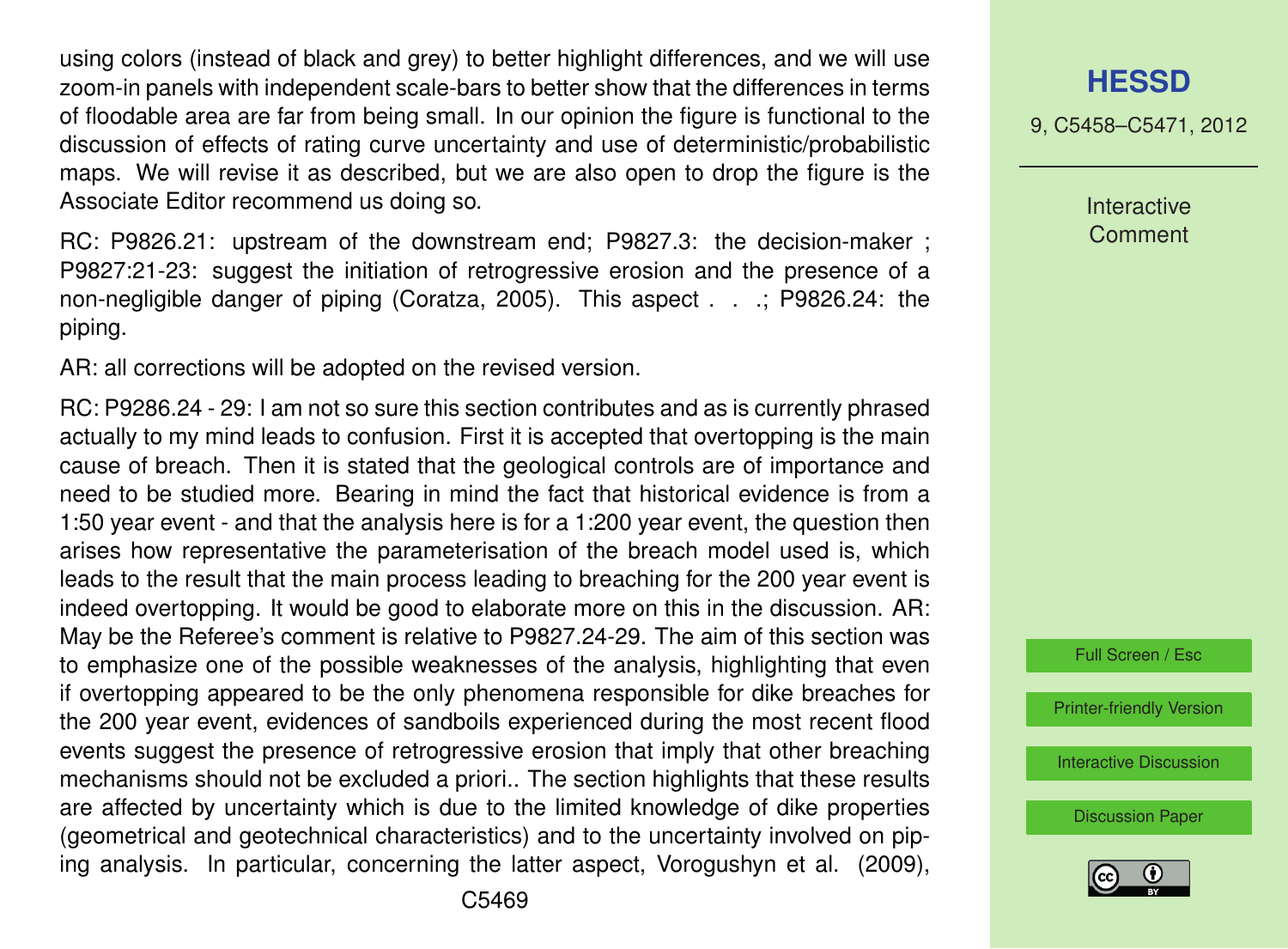highlighted how the probability of failure due to piping is strongly influenced by pipe development velocity, which emphasize the concept that even if sandboils occur they may not results on a piping failure because of the low pipe development velocity (for more details on fragility curves estimation please see Vorogushyn et al., 2009). In order to better clarify this aspect the section will be rephrased.

RC: P9827.23: considered through a bivariata; P9835: Median; P9836: The notfloodable area is unclear. Is this not the floodplain (yellow) ??? Please clarify and/or correct; P9837-caption: italics.

AR: Errors will be fixed as suggested by the Referee, while "not-floodable area" will be replaced with "floodplain".

RC: P9828.8-12: These sentences will need to be rephrased in the light of comments made earlier on the rating curve.

AR: as mentioned before, this comments in our point of view comes from a lack of clarity on the previous part relative to rating curve.

RC: P9837: What is meant by time series length in contributing to the uncertainty of the rating curve? Should the number of rating pairs used to construct the curve be included as a source of uncertainty in the rating curve?

AR: The Referee is right, it is referred to the number of pair used for rating-curve estimation. This source of uncertainty will be better described in the revised manuscript.

RC: P9838: Add to the caption what the grey dots are (i.e. 1D model results);P9841: The legend and caption of this figure mention levees- while the rest of the text the word dikes is used – please be consistent. P9843: MedianC;

AR: Suggestions will be acknowledged.

Additional reference: Samuels, P. G. (1989). Backwater lengths in rivers. Proc. Inst. Civ. Engrs. Pt 2, 87, 571–582.

9, C5458–C5471, 2012

**Interactive Comment** 



[Printer-friendly Version](http://www.hydrol-earth-syst-sci-discuss.net/9/C5458/2012/hessd-9-C5458-2012-print.pdf)

[Interactive Discussion](http://www.hydrol-earth-syst-sci-discuss.net/9/9809/2012/hessd-9-9809-2012-discussion.html)